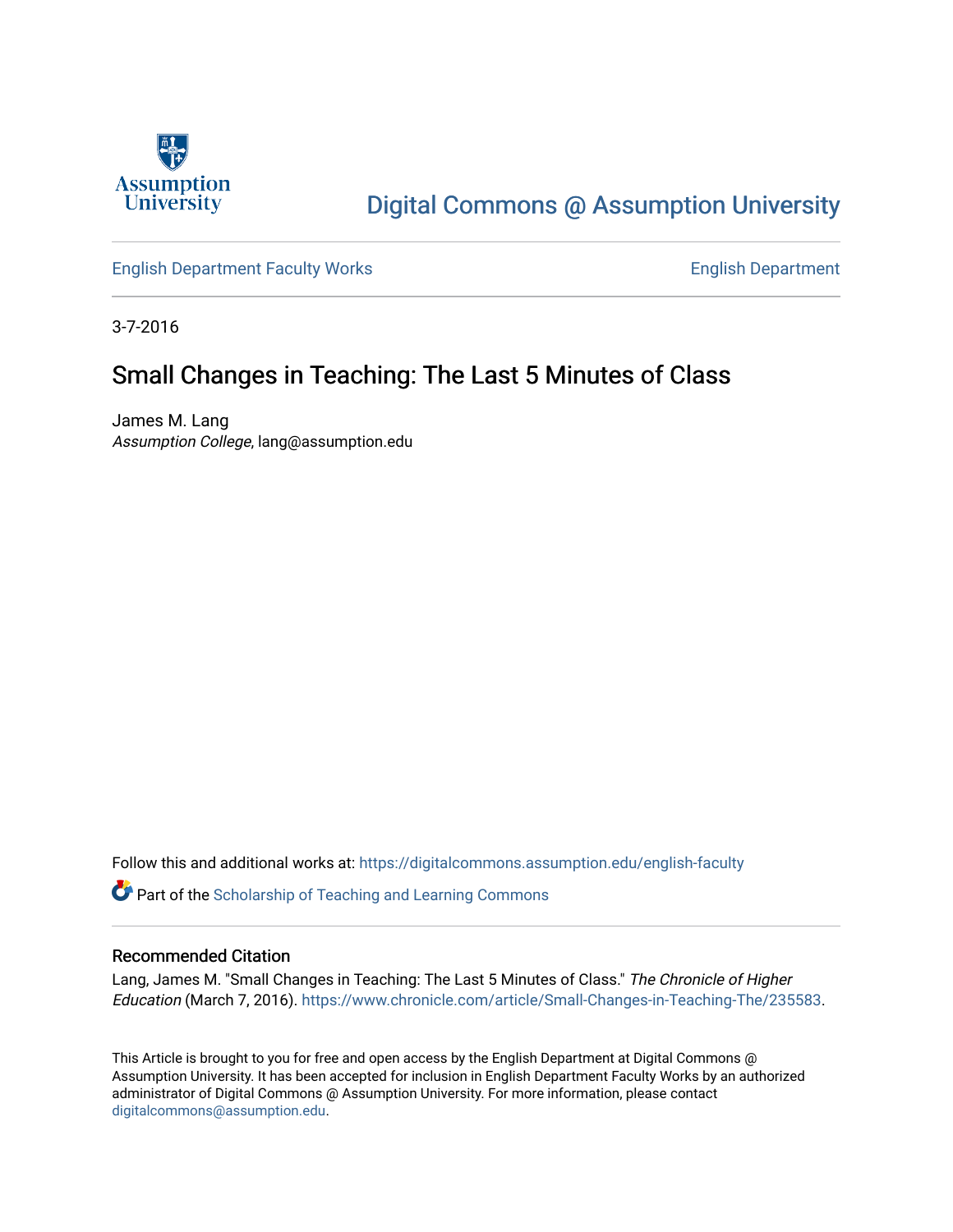#### THE CHRONICLE of Higher Education

[ADVICE](https://www.chronicle.com/section/Advice/66)

# Small Changes in Teaching: The Last 5 Minutes of Class

Don't waste them trying to cram in eight more points or call out as many reminders as possible



### By James M. Lang  $\vert$  MARCH 07, 2016

I ren<br>Dec<br>in 1 remember sitting in a movie theater with my children in December of 2003, watching the final minutes of the third film in The Lord of the Rings trilogy, and feeling a deep sense of closure as Gollum and the ring toppled into Mount Doom, and Frodo and Sam were rescued by the eagles. What a glorious finish to an epic film series, based on a book series that I loved as well.

Only it wasn't the finish. Once the ring melted we got to see the members of the original fellowship united again in the land of the elves. OK, I get that. Feel-good closure. I prepared to get up and leave. Oh, wait, another scene: The hobbits receive public recognition for their heroism. That's nice. Time to go. Not yet. Now we have to follow

the hobbits back home. Finished now? Nope. Sam gets married.

And on and on it seemed to go. I believe I prepared to get up out of my seat five times before that film finally ended. A series that could have finished with a nice dramatic punch instead lurched along wrapping up every possible thread that had loosened over the past nine hours of film.

All of which reminds me of nothing more than your typical college classroom.

In my experience — having observed many dozens of college courses over the past two decades — most faculty members eye the final minutes of class as an opportunity to cram in eight more points before students exit, or to say three more things that just occurred to us about the day's material, or to call out as many reminders as possible about upcoming deadlines, next week's exam, or tomorrow's homework.

## [Small Changes in Teaching](https://www.chronicle.com/specialreport/Small-Changes-in-Teaching/44?cid=RCPACKAGE)

In this series, James M. Lang argues that simple changes in our pedagogy — in things like course design, classroom practices, and communication with students — can have a powerful impact on student learning.

- [Small Changes in Teaching: Making Connections](https://www.chronicle.com/article/Small-Changes-in-Teaching-/235230?cid=RCPACKAGE)
- [Small Changes or Big Revolutions?](https://www.chronicle.com/article/Small-Changes-or-Big/236839?cid=RCPACKAGE)
- [Small Changes in Teaching: The Minutes Before Class](https://www.chronicle.com/article/Small-Changes-in-Teaching-The/234178?cid=RCPACKAGE)
- [Small Changes in Teaching: Giving Them a Say](https://www.chronicle.com/article/Small-Changes-in-Teaching-/235918?cid=RCPACKAGE)



At the same time, we complain when students start to pack their bags before class ends. But why should we be surprised by that reaction when our class slides messily to a conclusion? We're still trying to teach while students' minds — and sometimes their bodies — are headed out the door. We make little or no effort to put a clear stamp on the final minutes of class, which leads to students eyeing the clock and leaving according to the dictates of the minute hand rather than the logic of the class period.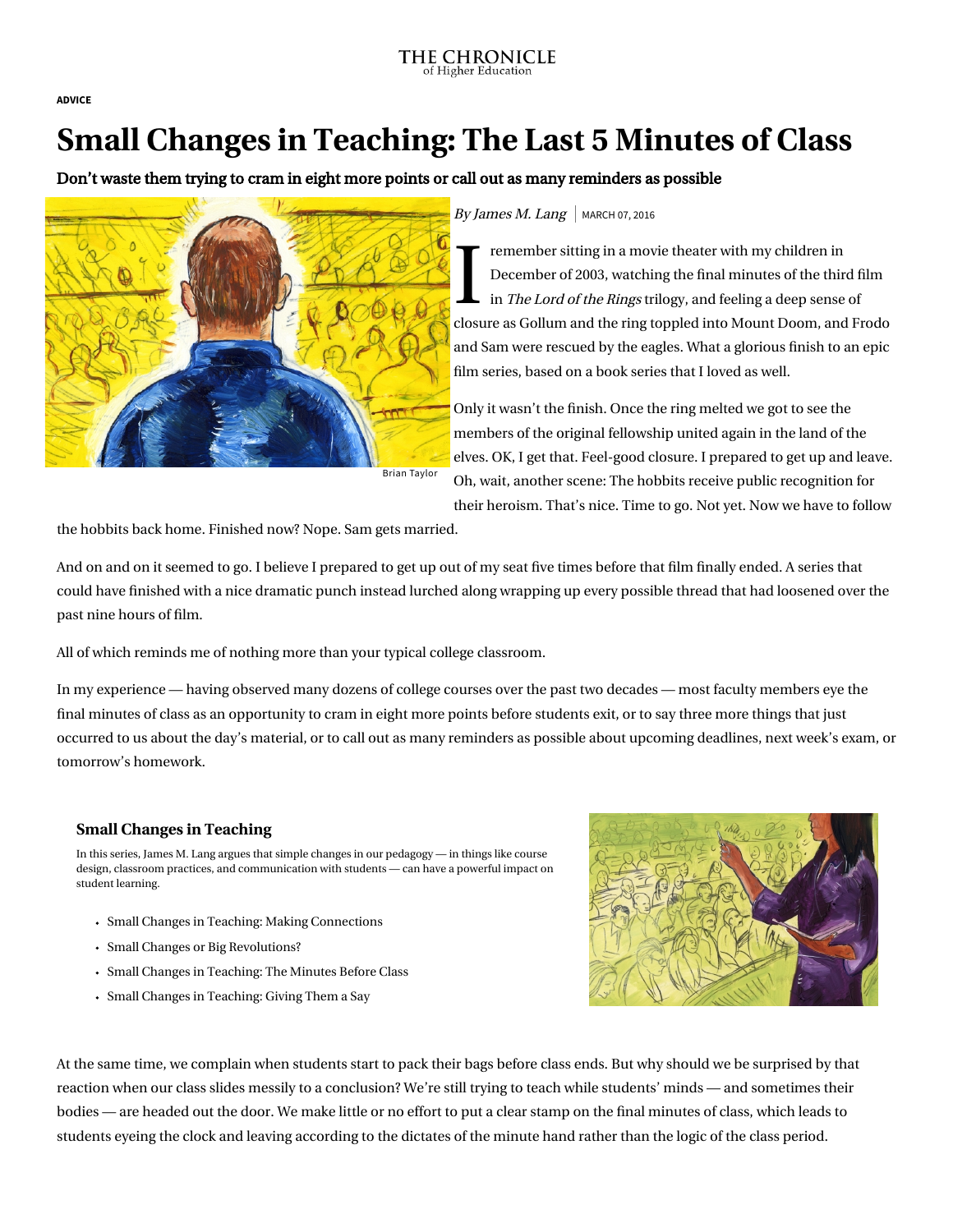When it comes to the deliberate construction of our course periods, we can do better. As I have been arguing in this series, small changes to our teaching — such as the way we approach the closing minutes of class — can make a big difference. Like most of my fellow professors, I know I could be doing many things better in my teaching. But the prospect of change can be overwhelming. Fortunately, a substantial body of research on learning in higher education offers us strategies for improving our teaching in ways that don't require a major overhaul, and yet that have the power to boost the learning, motivation, and mind-set of our students in substantive ways.

Thus far in this series of essays — which draw from my book (ahem, [just published this month\)](http://www.amazon.com/Small-Teaching-Everyday-Lessons-Learning/dp/1118944496/), Small Teaching: Everyday Lessons From the Science of Learning — I have argued for the power of small changes in the [minutes before class starts](http://chronicle.com/article/Small-Changes-in-Teaching-The/234869), in the first five [minutes of class, and in the connections we can help students make between the course material and the world around them. I](http://chronicle.com/article/Small-Changes-in-Teaching-The/234178)n this column, the fourth in a series of six, let us turn to ways we can make better use of the final five minutes of class.

The minute paper. You can't wade very far into the literature of teaching and learning in higher education without encountering some version of the Minute Paper, a technique made justly famous by Thomas A. Angelo and K. Patricia Cross in their book [Classroom Assessment Techniques: A Handbook for College Teachers.](http://www.amazon.com/Classroom-Assessment-Techniques-Handbook-Teachers/dp/1555425003/) The Minute Paper comes in many variations, but the simplest one involves wrapping up the formal class period a few minutes early and posing two questions to your students:

- What was the most important thing you learned today?
- What question still remains in your mind?

Taken together, those two questions accomplish multiple objectives. The first one not only requires students to remember something from class and articulate it in their own words (more about that in a moment), but it also requires them to do some quick thinking. They have to reflect on the material and make a judgment about the main point of that day's class.

The second question encourages them to probe their own minds and consider what they haven't truly understood. Most of us are infected by what learning theorists sometimes call "illusions of fluency," which means that we believe we have obtained mastery over something when we truly have not. To answer the second question, students have to decide where confusion or weaknesses remain in their own comprehension of the day's material.

On my campus, most students do not bring laptops to class, so I might ask them to answer those two questions on a half-sheet of paper. Reading their responses, even if I don't grade them, will give me a quick picture of how well the class went. If everyone writes down as the most important point of the day a throwaway example I gave, I know I have some work to do. Likewise if everyone expresses the same question in the second part of their answer, I know how I have to start the next class. But even if I don't collect what they write, and simply stroll around and ensure pens are moving on paper, students will still benefit from some retrieval and reflection at the end of class.

If students in your classes are on various electronic devices, you might create a discussion thread in your course-management system and ask them to post their responses to these questions at the end of every class period. In this model students can read each other's responses, and you can throw the thread onto the screen at the beginning of the next class period to highlight answers that either nicely captured the main point of the previous class or raised questions that need answering.

Closing connections. If we want students to obtain mastery and expertise in our subjects, they need to be capable of making their [own connections between what they are learning and the world around them — current events, campus debates, personal](http://chronicle.com/article/Small-Changes-in-Teaching-/235230) experiences. The last five minutes of class represent an ideal opportunity for students to use the course material from that day and brainstorm some new connections.

Most faculty members seed such connections throughout our lectures. The other day, for instance, I used a Taylor Swift song to introduce students to the dramatic monologues of Robert Browning. In offering such examples, we can model the sorts of connections we expect of students.